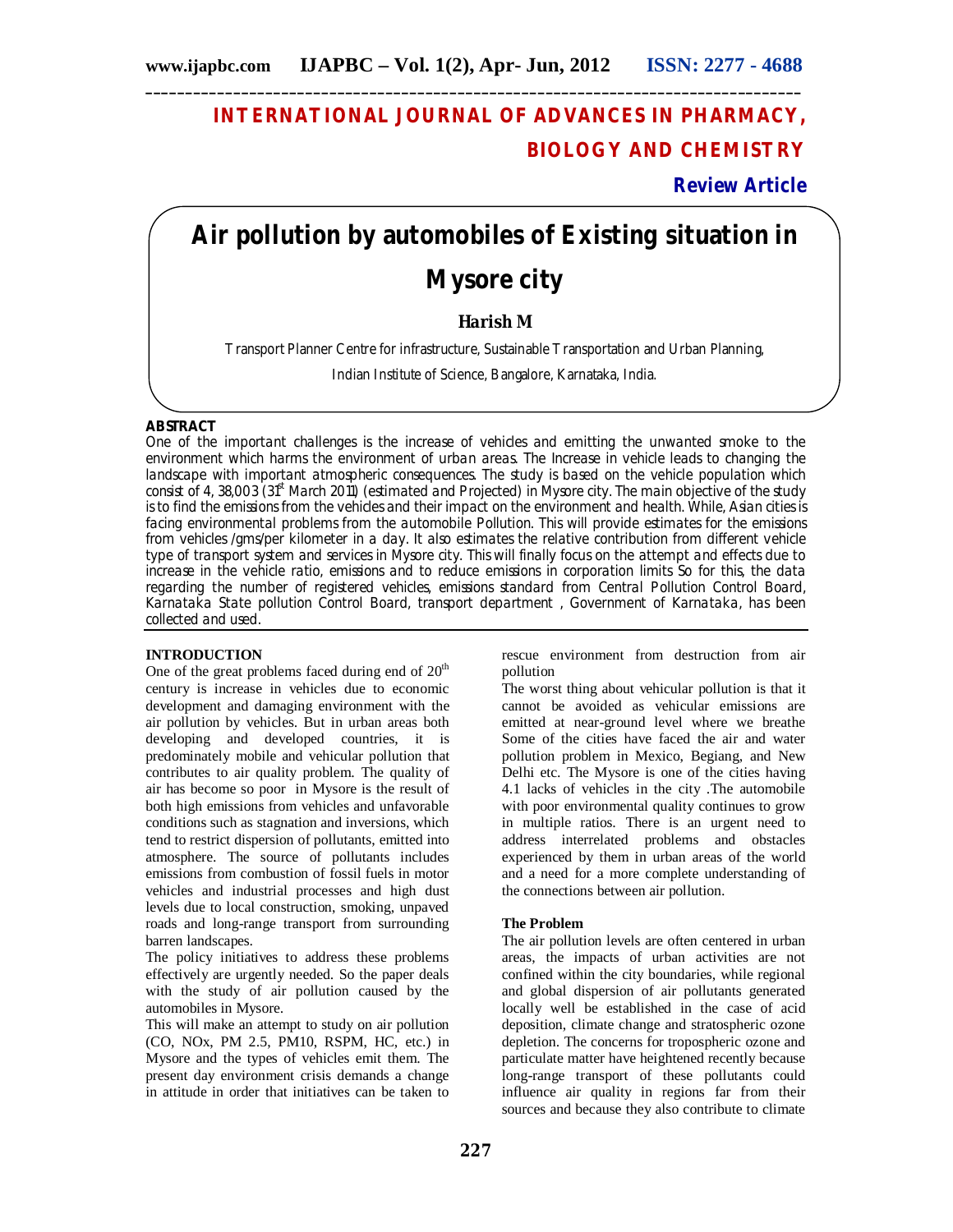change. Furthermore, land use and land cover are changing rapidly all over the urban centers around the world. While, increasing human population growth and human demands changes the landscape with important atmospheric consequences.Thus, rapid population growth, uncontrolled urban<br>expansion. unsustained economic growth. unsustained economic growth, increased energy consumption and increased motorization all translate into serious air pollution problems in cities throughout the world. The air pollution does more than choke lungs, impair visibility and damage the ecosystems; it also poses a tremendous economic and social cost to society.

#### **Objectives**

- 1. To identify the types and source of air pollution.
- 2. To know the content of emissions from the vehicles.
- 3. To control the emissions from automobiles and reducing it.

#### **The Study Area**

The Mysore has a rapid development in urban area in demography, migration, transportation, or industrial sector. The Mysore will be the second metropolitan city in Karnataka in which it has 10,48,510 (projected) lacks of population as per 2011 census and 43 villages will be amalgamated to corporation. The intensity, quantity, and frequency of either urban, suburban and movement with other cities are the same factor of increasing transportation problem in Mysore city; especially in transportation utility development ply with demand. The dependency of urban population on transportation systems on fossil fuels is quite high due to increase by private vehicles.

The traffic congestion contributes greater to deteriorating environment in urban communities. In the last few years, about 70% of ambient-air quality degradation in Mysore is affected by transportation activities.

Based on Statistics of department of road transport offices (RTO) in Mysore (2011) the increasing of motor vehicle in Mysore has gone to 4, 38,003 (31 $\mathrm{^{st}}$ ) March 2011) (estimated and Projected) till this year. While transportation activities could effect on positive impact like the increasing economic activity, or negative impact on increasing of street capacity could effect in decreasing ambient air quality and also decreasing on public health quality.

#### **Methodology and Review of Literature**

Moreover, these situations are causing derived effect of environmental based on the studies conducted by various institutes and organizations. Aditama (1999) has been predicted that around 60%–80% of urban populations around the world are living in bad air quality that is some pollutants

are almost same over to national ambient air quality standard. Based on Indonesian Environmental Status Report (2002), most of air pollution (70%) in big cities in Indonesia comes from transportation activities, and other 30% comes from industrial activity and human settlement. A study by SOEHODHO and TAUFICK (2005) based on "*A study based on Correlation and motor Vehicles Emission".* Their observation denotes that air pollution concentrates on few respiratory disease cases show similar problems. Goyal (2004)<br>has studied " Air Quality Management of has studied " *Air Quality Management of particulate Matter Emitted from Vehicular sources from Delhi*" has come to a conclusion that the permutable air suspended particles is more compared to national policy and to install emission test and air quality management, centers in Delhi. MarinoJ Molina and Luisa T Molina of Massachusetts Institute of Technology in their study based on "Improving *Air quality in Mega Cities –Mexico city a case study*" recommends that it is necessary to have active and informed participation of society, private sector, academic community, social organizations, and Government, Since dealing with pollution requires the implementation of different specific strategies in multiple fields of action

The growing problems related to traffic are congestion, accidents, and lacks of security are also very worrisome. The key question, therefore, is how to reduce the adverse environmental impacts and other negative effects of transportation without giving up the benefits of transportation.

Due to weak in planning, land use controls, lowincome housing is constructed in locations which lack adequate road capacity and mass transportation options, and new commercial development occurs with inadequate roadway and transit access.

#### **Air Pollution from automobiles**

Automobile pollution arises due to combustion of fossil fuel with air inside the cylinder of the vehicle. Exhaust waste gases cause the pollution when individual exhaust gases exceed their limits Air pollution is a worldwide problem in this century by leaving the harmful substances into environment which can occur naturally or artificially. There are more automobiles on the road today are because of this we experience higher levels of pollution than before. The automobile is probably the leading contributor pollution in our cities. Transportation is a major source for the economic activity and redistribution of resources. Air pollution is a dangerous threat caused by many different sources exhaust from automobiles, Nitrogen Oxides (NO,  $NO<sub>2</sub>, O<sub>3</sub>$ )P  $M_{10}$  and Sulpher Dioxide (SO<sub>2</sub>).But transportation sector is a major source of air pollution in Mysore,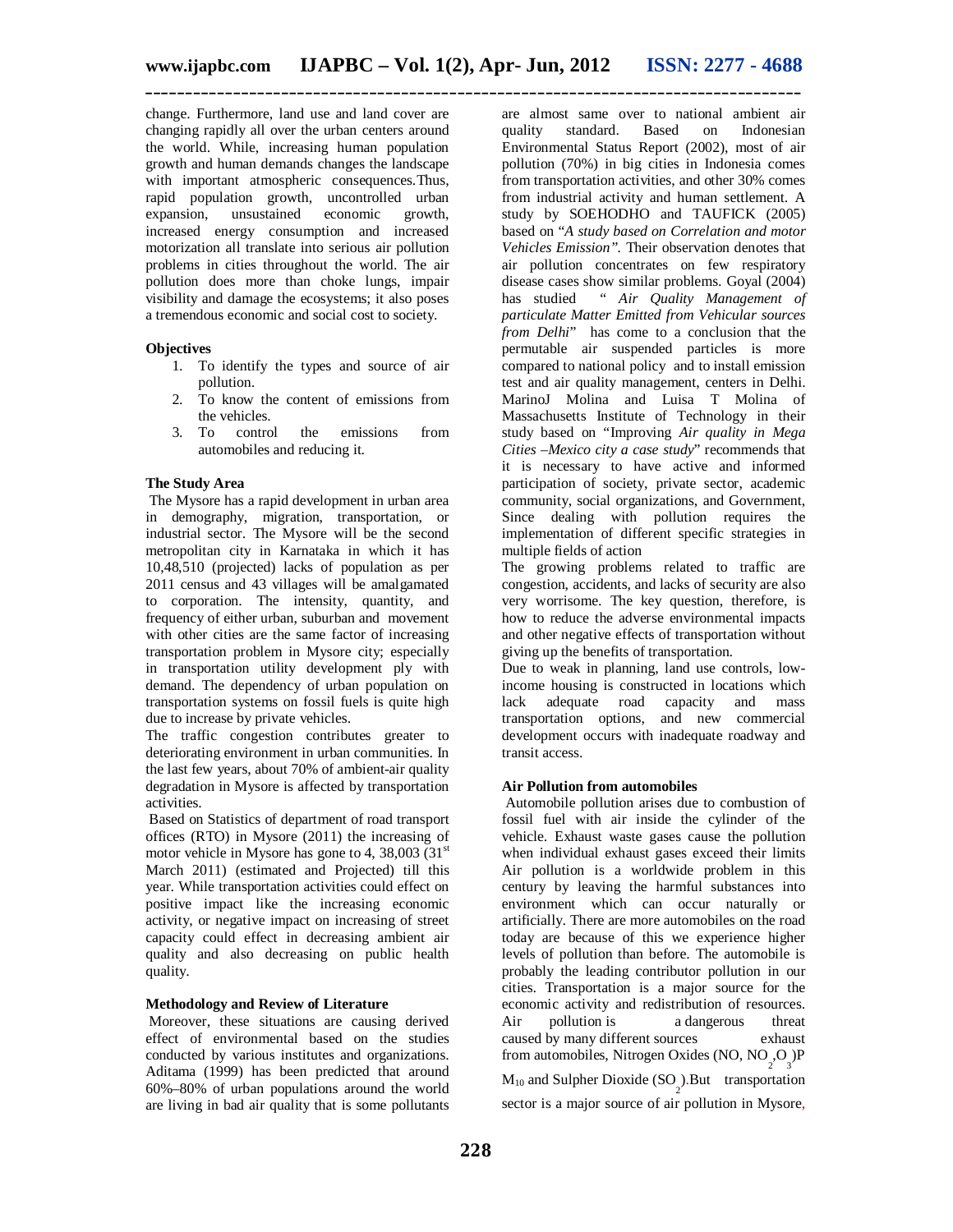The growing problems of air pollution, congestion, accidents, and lack of security due to automobiles are worrisome.

These black gases produced by unfiltered automobiles exhaust may cause many health problems such as asthma or in extreme cases, could eventually lead to difficulty in breathing. It also affects children mostly by making them handicapped as it affects young people brains. Finally, the causes of air pollution can be many to name, but many of them can be reduced by human beings by reducing the activities which produce these harmful and hazardous gases as: exhaust, Nitrogen oxides and Sulpher dioxide

The Karnataka State Pollution Control Board (KSPCB, Mysore) conducts the monitoring of ambient air in city every month for 24 hours twice a week. There are two conventional ambient air quality monitoring centers in Mysore — one located at K.R.Circle and the other at Hebbal, and Nanjanagud an industrial area. The K.R. Circle unit measures the pollution level caused by vehicular traffic while the one at Hebbal measures residential pollution and the Kallahalli near Nanjangud (next to M/s Jublient Organosys) measure the pollution of Industrial region.

As the population has increased and the residential areas have decentralized, patterns of passenger trip mode choice in Mysore have also shifted dramatically: The number of private automobiles has increased significantly, due to decentralization, globalization, standardization by most estimates at a rate of 18 percent annually in recent years. This could mean a higher number of vehicles in Mysore, a higher ratio of vehicles per persons, and the possibility that the trips and the distances traveled will increase even more as a result of the escalation of economic and social activities.

With the increasing urbanization, the complexity of the problems has multiplied in Mysore. With a

population of 10, 48,510 according to 2011 census (projected) and ever increasing rural and urban migration, the city's infrastructure is beginning to take its toll. Population growth leads to an increase in demand for public transport. But due to the limited availability of such services, there in an average increase in the number of private vehicles in the city. The economic activity has increased, which has the purchasing power enhanced by consumerism among the citizens. The vehicle population presently stands at 4,  $38,003$   $(31<sup>st</sup>)$ March 2011). The motorized vehicles in the city have been increasing day-to-day.

Therefore to reduce the adverse environmental impacts and other negative effects of transportation without giving up the benefits of mobility. As the increasing geographic dispersion of Mysore population is also likely to increase aggregate transportation demand, since the greater number of trips will also be longer and public transport will be less efficient and universal.

The data shows the number of registered and share of different modes of vehicles in Mysore city for the year 2011.the emissions from road is based upon the number of vehicles and distance travelled in a based on vehicle type. The assumption has made based on the articles on distance travelled. One such study is conducted by Singh 2006 states that annual utilization of vehicles such as buses, omni buses, 2 wheelers, light motor vehicles, cars and jeeps and taxi were assumed to run 100 000,100 000, 6300, 33 500, 12, 600 and 12 600 km respectively (buses, 2 wheelers, car and auto rickshaw) . There are similar works are carried out by the Ministry of petroleum, Ministry of highways etc. The emission from the vehicles and the distance travelled is shown in the table below.

| <b>Type of Vehicles</b> | <b>Total Number of Vehicles and the</b><br>distance travelled |                      | Emissions from vehicles gms / Kms in Year 2010 |            |           |                 |             |
|-------------------------|---------------------------------------------------------------|----------------------|------------------------------------------------|------------|-----------|-----------------|-------------|
|                         |                                                               |                      | CO                                             | HС         | NOx       | CO <sub>2</sub> | <b>PM10</b> |
| 2 wheelers              | 351074                                                        | 351074x12=4212888 Km | 665636304                                      | 3117537.12 | 1263866.4 | 97949646.03     | 63193.32    |
| 3 Wheelers              | 17155                                                         | $17155x35=600425$ Km | 822582.25                                      | 1338947.75 | 120085.0  | 37472524.25     | 270191.25   |
| 4 Wheelers              | 49180                                                         | $49180X12=590160$ Km | 177048.0                                       | 153441.6   | 289178.4  | 91215129.6      | 35409.6     |
| Trucks/Buses            | 9223                                                          | $9223x52=479596$ Km  | 5822295.44                                     | 187042.44  | 5515354.0 | 320370128.0     | 381278.82   |
| Others                  | 8709                                                          | $8709x10=87090$ Km   | 261270.0                                       | 111475.2   | 215983.2  | 29027967.4      | 57043.95    |
| Total                   |                                                               |                      | 13739558.73                                    | 4908445.91 | 7404467.0 | 576035395.7     | 807116.94   |

**Table 1: Vehicle travelled in a day and their emissions in 2010**

**Source of Data:** i. Regional transport Offices, Mysore, Types and Number of Vehicles.

II: Emissions from vehicles: Status of the vehicular pollution control Program in India/PROBES/136/2010/CPCB,

iii. http://cpcb.nic.in/upload/NewItems/NewItem\_157\_VPC\_REPORT.pdf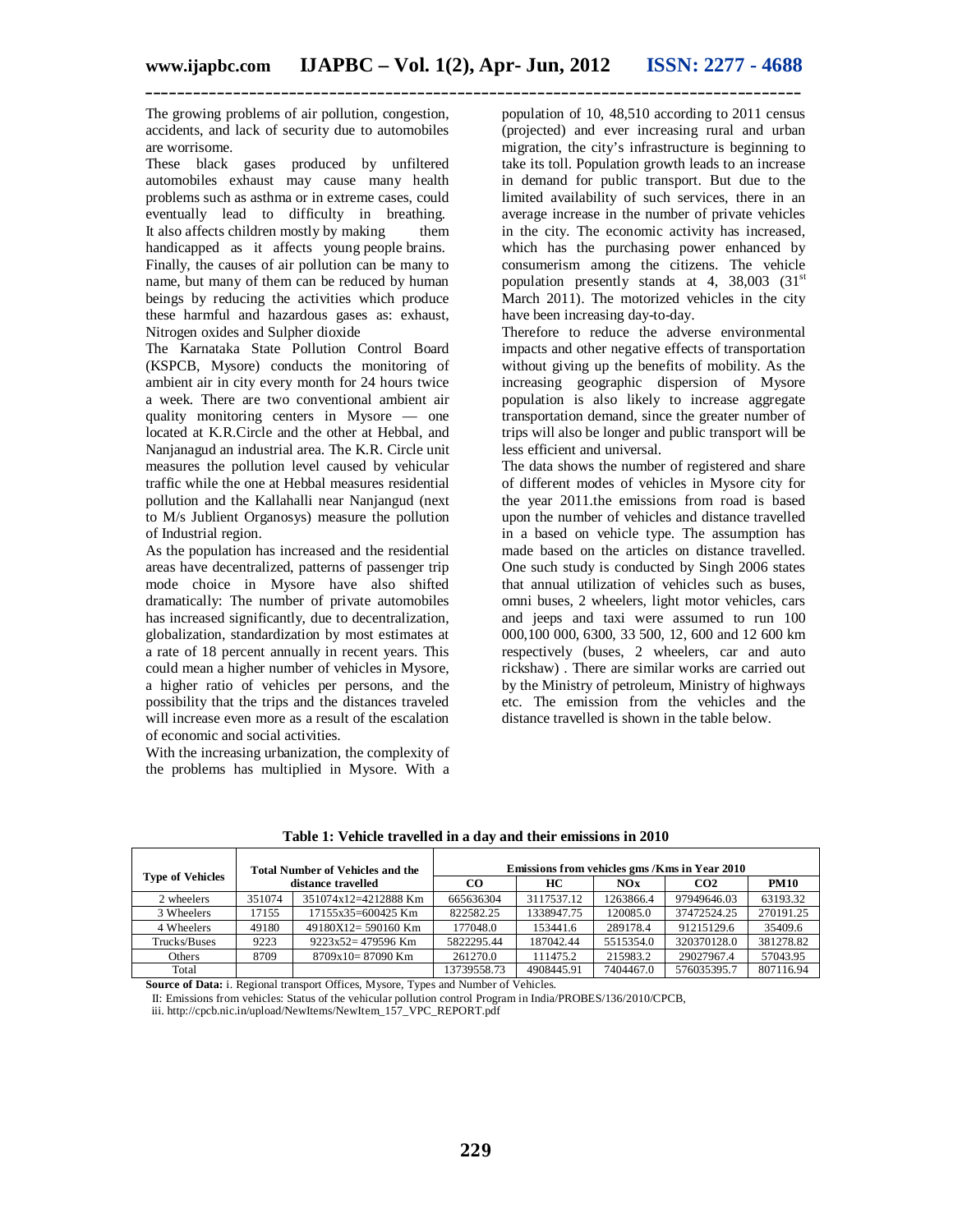

The following table indicates registered vehicles in Mysore city .This data reveals that city has a maximum strength of 2 wheelers have been registered and thy run for 12Kms a day covering for about 4212888 Kms a day. By this vehicles will release maximum  $CO<sub>2</sub>$  more (6656363.04 gms) than HC (3117537.12 gms),  $No_x(1263866.4 \text{ gms})$  $\text{co}_2$  and  $\text{PM}_{10}$  (63193.32 gms) as per 2010. The wheelers consists of 438003 in 2010 in the city of Mysore, these 3 wheelers consists of petrol, Diesel and LPG kits. At present the population of these vehicles shows  $17155$  to  $2010$ ,  $CO<sub>2</sub>$  more  $(822582.25)$  than HC (338947.75), No<sub>x</sub>(120085.0)  $\text{co}_{2}$  (37472524.25) and PM<sub>10</sub> (270191.25) as per 2010. The majority is petrol run vehicles whereas, the goods carrier are diesel run vehicles.

At present the 4 wheelers have petrol, diesel and Gas driven vehicles, these vehicles consists of Jeep, car, ambulances, cab, sumo etc. This has shown an drastic increase in the number of vehicles in this decade, The total number of vehicles in city is of 49180, while they have imagined that they run for about 12 kms a day and total covers of about 590160 kms a day and releasing,  $CO<sub>2</sub>$  more (177048.0) than HC (153441.6), Nox (289178.4),  $\text{co}_2$  (91215129.6) and PM<sub>10</sub> (35409.6 in the year 2010.

The trucks /Buses had, the limited in number, but it is very important means of transport for the public and the free flow of goods. The bus and trucks emit the same emissions, but the distance travelled is more compared to other transport as because of the MCTC or CBS will generate trip for the commuters from 4.45 am in the morning to 11.30 in the night. These vehicles run on diesel only as there is no alternative fuel for these vehicles. The public transport can be converted to CNG kits but the trucks cannot run on gas due to carrying capacity. But the trucks transports essential daily requirements, building constructions, industrial requirements etc. So based on this the total number of vehicles is 9223 and commutes about 52 kms

makes a total of 479596 kms a day and it emits these for the year 2010  $CO<sub>2</sub>$  more (5822295.44) than HC (187042.44),  $No_x$  (5515354.00) co<sub>2</sub>  $(320370128.0)$  and PM<sub>10</sub> (381278.82) in the year 2010.

The classification of other vehicles has showed in a small number, because the government has sub classified and moved the passenger of 10 person vehicles in to 4 wheelers, such as cabs, ambulances and some of the goods carrier etc. The majority of the vehicle is diesel driven vehicles, apart from this the others include earthing, farm machines, concrete mixture, bulldozers, road rollers and few imported vehicles. This showed 8709 in number and if may move about 10 kms and totaling distance travelled will be of 87090. The emissions for 2010 CO<sub>2</sub> more (261270.00) than HC (111475.5),  $No_x$  (215983.2),  $co_2$  (29027967.4) and PM<sub>10</sub> (57043.95) is will be trend (9223) as an increase to 159.43 percent, but the projected data shows that there may be slightly increase trend to 266.00 percent and the number stands at 18704.

But the emission shows by an increase in 66.13 percent. Even the projected data for 2020 shows that there will be marginal increase to 135.56 and the number may be 24324. But the 4 wheelers have shown an increasing trend which will occupy more or roads and leads to congestion in traffic. The trend shows that the 4 wheelers has increased from 2000 (17483) to 2010 (49180) by a decadal growth by 181.30 percent. The projected details show that it may increase by 228.72 percent may be 57471 vehicles in 2020. The trucks /Buses had, the limited economy during that time in 2000 (3555) it showed a increasing trend, because the government has sub classified and moved the passenger of 10 person vehicles in to 4 wheelers, such as cabs etc. This has showed a trend (9223) as an increase to 159.43 percent, but the projected data shows that there may be slightly increase trend to 266.00 percent and the number stands at 18704. The other vehicle which form a small in number such as imported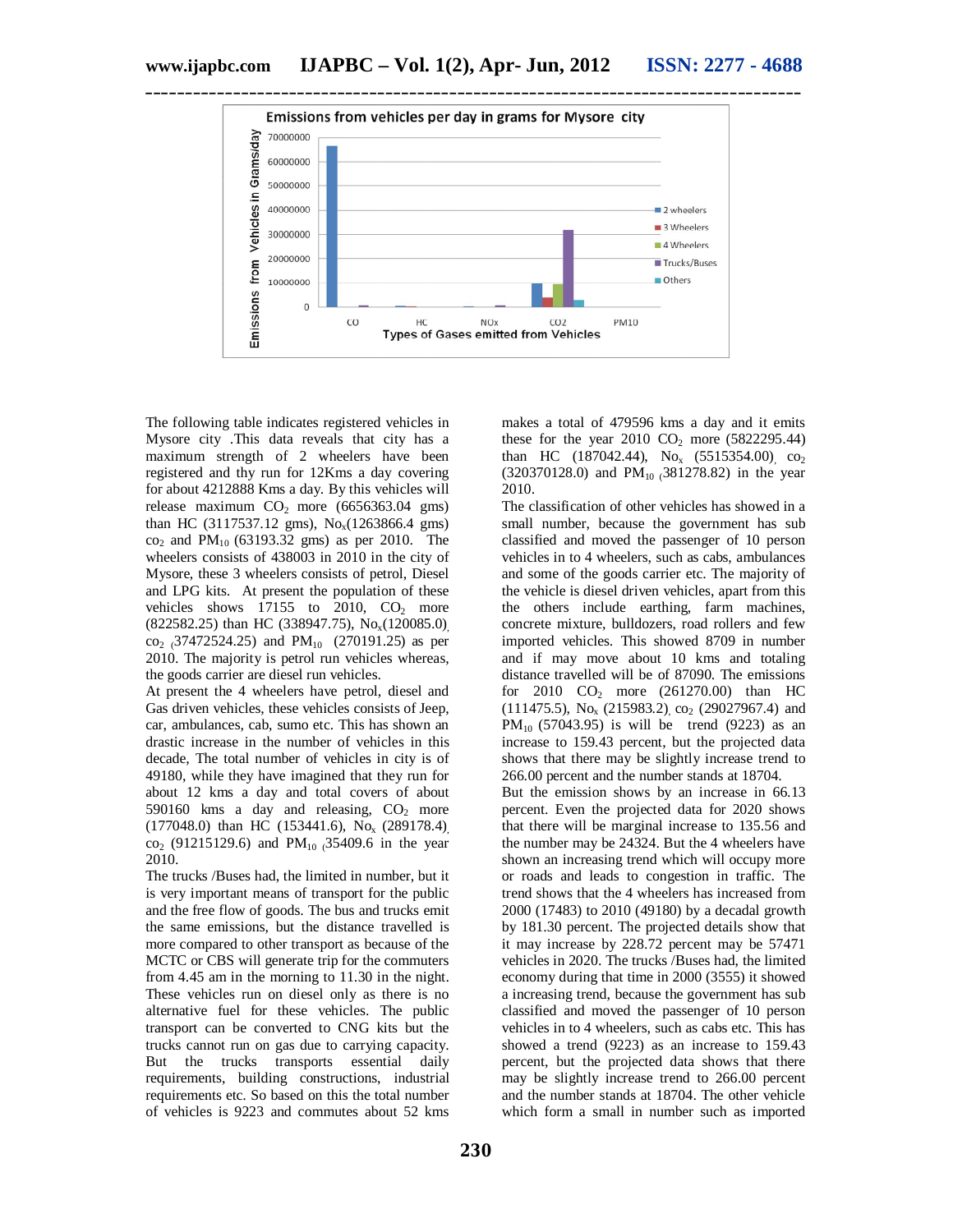vehicles, ambulance, earth movers, road rollers, concrete mixture machines etc, were reclassified and moved to other class, such as ambulance, cabs and taxis moved to 4 wheelers, mini buses to heavy motor vehicles, goods carrier and goods auto to truck classification. But the data shows that there was a trend in increase in other vehicles from 2000 (8709), but in 2010 it showed a decrease in trend by -95.74. The projected data for 2020 also shows a decreasing trend by (371) -80.99 percent and the number of vehicle would be 1055 in 2012 by (- 2.28). The Mysore nearly has 4, 38,003 vehicles at present and it is increasing at the rate of 11,000 vehicles per year causing severe problems on the roads.

#### **Findings from the study Pollution from 2-wheelers**

Two-wheelers account for about 72 percent of the total vehicular population in Mysore. Because of inherent drawbacks in the design of 2- stroke engines, 2-wheelers emit about 20-40% of the fuel un-burnt/partially burnt. Presently, two-wheelers account for more than 65% of the hydrocarbons and nearly 50% of the carbon monoxide in Mysore. As these emissions are less visible, the general public is not aware of the role of 2-wheelers in the deteriorating air quality in the city. The 2-stroke engine, in spite of R&D efforts towards improving its design, will continue to be a high emitter of hydrocarbons and carbon monoxide. While the absence of a technological breakthrough on the conventional 2-stroke engine and its high pollution potential, it is for consideration that Government considers the phasing out of two-stroke two and three wheelers. In future vehicle-based emissions testing should be conducted for at least once in three months in to gain a more accurate picture of the emissions that Occur from the specific vehicles in this city.

#### **Pollution from 3-wheelers**

Of the 17155 three-wheelers in Mysore nearly o.5 percent of the total population of vehicles, they are petrol-driven, powered by 2-stroke engines. These vehicles are also high emitters of carbon monoxide and hydrocarbons. A pollution check conducted by Regional Transport Department has revealed that in some instances the levels are so high that they go beyond the measurable scale of test instruments. In addition, it is widely believed that petrol is adulterated with kerosene which results in emissions of thick black smoke.

#### **Pollution from 4-wheelers**

The Mysore city is having 49180 vehicles on the roads (Jeep, Taxi and Cars) as it consists of both petrol and diesel driven vehicles. It excludes the floating vehicles in the city area. These vehicles are also high emitters of carbon monoxide and hydrocarbons which pollutes the air. These consist of old as well as new vehicles in the city. The city is having 18 percent of 4 wheelers which occupies maximum space on the road, it is one of the air pollutants in the city. it is widely believed that petrol is adulterated with kerosene which results in emissions of thick black smoke.

#### **Pollution from MCTC and other privately operated buses**

There are about 1223 privately operated state owned buses of city transport Corporation and trucks consist of 1.59 percent of the total population. About two thirds of the state owned buses fleet is beyond the recommended age of 4-5 years, some even beyond 8-10 years. Most of these buses require phasing out as their condition is beyond normal maintenance measures. Their continued use has resulted in emissions of very high levels of smoke and particulates from this the KSRTC, NWKSRTC and NEKSRTC, other State owned buses, and the private and industrial busses. If such vehicles continue to function beyond the recommended age and carry more than the permitted load of passengers and the goods by trucks.

#### **Overloading at peak hours**

The buses, particularly during peak hours, carry more than the recommended load of passengers. These buses will stops near the junctions and signal lights due to congestion of vehicles. This results in higher smoke emissions during the peak hours. While high capacity buses require to be inducted for carrying more passengers. The worst polluters should be taken off the heavy traffic corridors and high density areas. Similarly, for trucks, enforcement of laws related to overloading requires to be enforced vigorously to state owned buses etc.

#### **Pollution from diesel trucks**

The diesel trucks consists of 3 percent in population, similar to buses, emit high levels of smoke and particulate matter. An age limit needs to be specified for all commercial diesel trucks 15 years but still it had remained in the paper. But still so many MCC, CHESCOM and other Government vehicles is running on the streets. Renewal of permits must be done only if the vehicle conforms to satisfactory inspection and maintenance measures for pollution control for the state owned and private buses.

#### **Impact of air Pollution on Health**

Human health is the major concern over air pollution in the urban areas. However, the Mysore City Study considers effects of air pollution in and its impact on ecosystems, and with the linkage with global warming. The Mysore city like other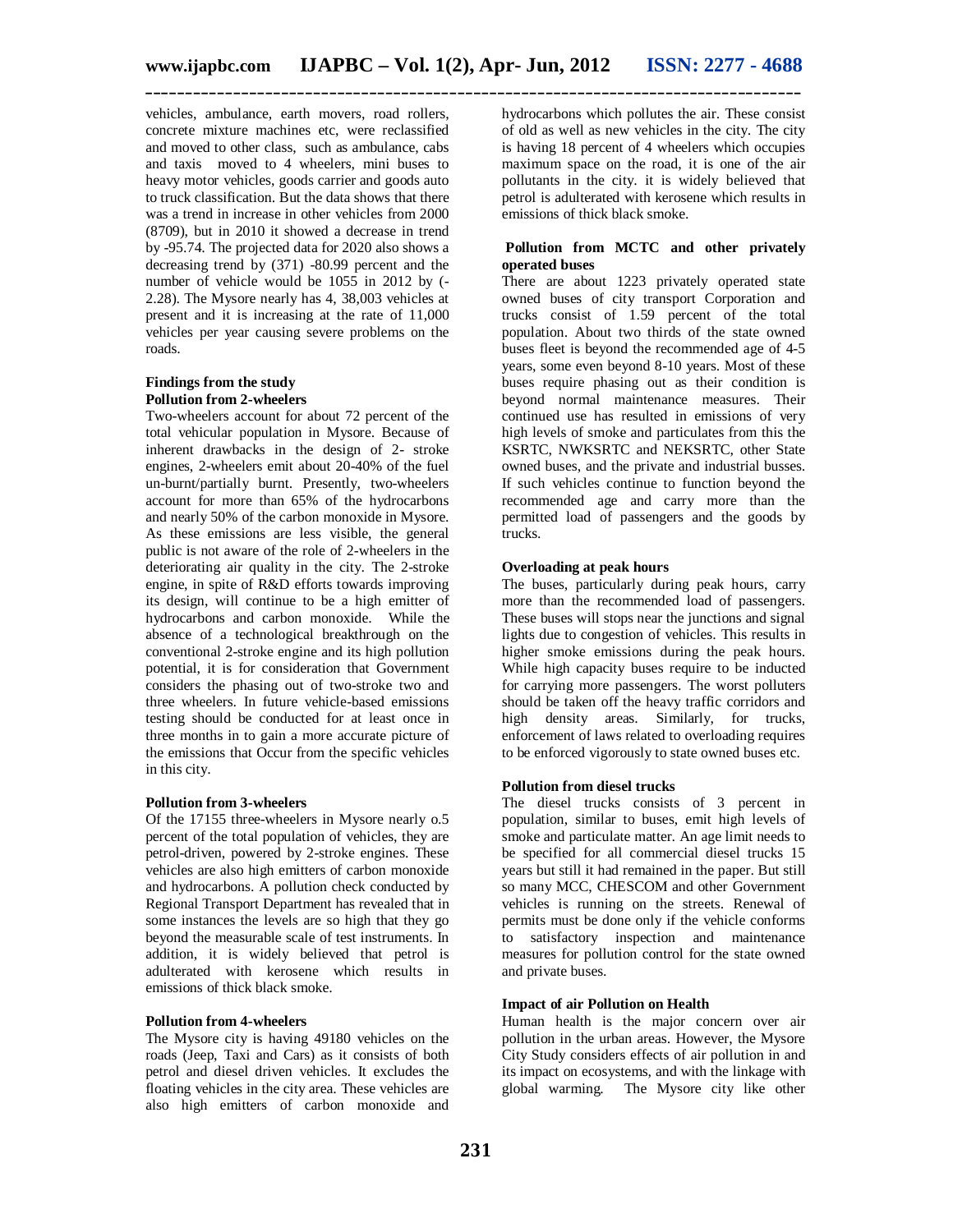countries in the world contributes to global warming and is likely to be affected by it.

Meanwhile, even though the percentage of total trips made by buses has increased due to adding of new luxury buses for transport systems, e.g., private vehicles competing for patronage on the same routes, frequently under conditions of cutthroat competition and limited regulation. The percentage of total trips has also increased, despite increases in system capacity and substantial government subsidies.

#### **CONCLUSION AND RECOMMENDATIONS**

The future research should focus on the role of vehicle pollution in Mysore city. This research has focused on air quality in Mysore to which by vehicle passengers and open or vehicle nonmotorized vehicles (bicycle, 2Wheelers and so on) passengers and pedestrians will be exposed.

#### **Green /Fossil fuel switching**

The paper aims for switching of fossil fuel to natural gas or renewable biomass energy has important bearing on the environmental aspect of sustainability in Mysore city. All the three wheelers have been converted into gas kits and the few state owned buses are running in Bio-fuel resources. However, their impact on the poverty alleviation component is hardly discernible, particularly in case of substitution from naphtha, diesel or other fossil fuels to natural gas and bio fuels. It does not much impact on human health .All the public vehicles should be make use bio energy.

#### **Reducing the use of diesel vehicles**

The extent of the reduction of air pollution depends on the base case conditions put by the pollution control board, RTO, Traffic police etc, for the composition of the diesel vehicles in the city. The implementation in 2005 of bio-Fuel and Vehicle EURO limits together can achieve very substantial  $PM_{10}$  and NOx emission reductions in 2010 and 2020 by automobiles by adopting; automotive technology (EURO II to IV) has a major impact on NOx and  $PM_{10}$  Emissions with 45% to 65% reduction potential.

#### **Increase in the economic condition**

The changing economic conditions will result in welcomed increased standards of living and the use of increase in fossil fuel. This study however encourage to be a part of the effort underway and to develop the database in these cities that can be used to help local authorities set regulations that can protect or lessen the burden of chronic cardiopulmonary diseases.

#### **Better quality fuels**

Fuel quality standards for petrol and diesel have been notified under the Environment (Protection)

Act of the Central Government. The quality standards are being implemented by the Ministry of Petroleum & Natural Gas (MoP&NG) through the oil companies. The MoP&NG has introduced lowsulphur diesel (0.25%) recently within the city limits which would be further extended. Considering the serious nature of air pollution problem due to particulates which are emitted mainly from diesel vehicles, it is necessary that diesel with even lower sulphur content is introduced

#### **Fuel Quality monitoring and surveillance**

The state or the central government has to take the initiative steps for the establishing the calibration laboratories for fuel surveillance in Bangalore/ Mysore with different directions petro chemical engineering's, chemists, bio-fuel experts, lab technicians high tech lab. By this they can check alteration of fossil fuels in the city and to update on line Air Quality & Stack Monitoring data.

#### **Implementation of EURO Standards**

As per the standard the central pollution control board, (CPRD) has implemented to use EUROIII/ Bharat stage IV for vehicles. This is to check and reduce the emission and fuel quality norms on air environment and load reduction.

#### **Inspection and Maintenance Program for Vehicles**

The present system of checking pollution is only a representative method. A more effective system will be through the setting up of automated testing stations. The system can begin with testing of commercial vehicles and public transport vehicles to be linked with renewal of permits and registration.

#### **Emission norms**

Emission norms for all categories of petrol and diesel vehicles at the manufacturing stage were introduced for the first time in 1990, and made tighter in 1996. Stricter emission norms, already notified, will come into effect from 1.4.2000. At least once in a year the test should be conducted and the staff has to check along other documents.

#### **REFERENCES**

- 1. Aditama TY. Penilaian polusi udara., Journal of Respiratory Indonesia. Jakarta. 1999.
- 2. BAPEDAL (1992) *in* Handayani. Reported that motor vehicle Proceedings of the Eastern Asia Society for Transportation Studies, Vol. 5, pp. 1841 - 1856, 2005 1842 emission has been contributed 73% of NOx in air pollution could affect human lung health, 2003.